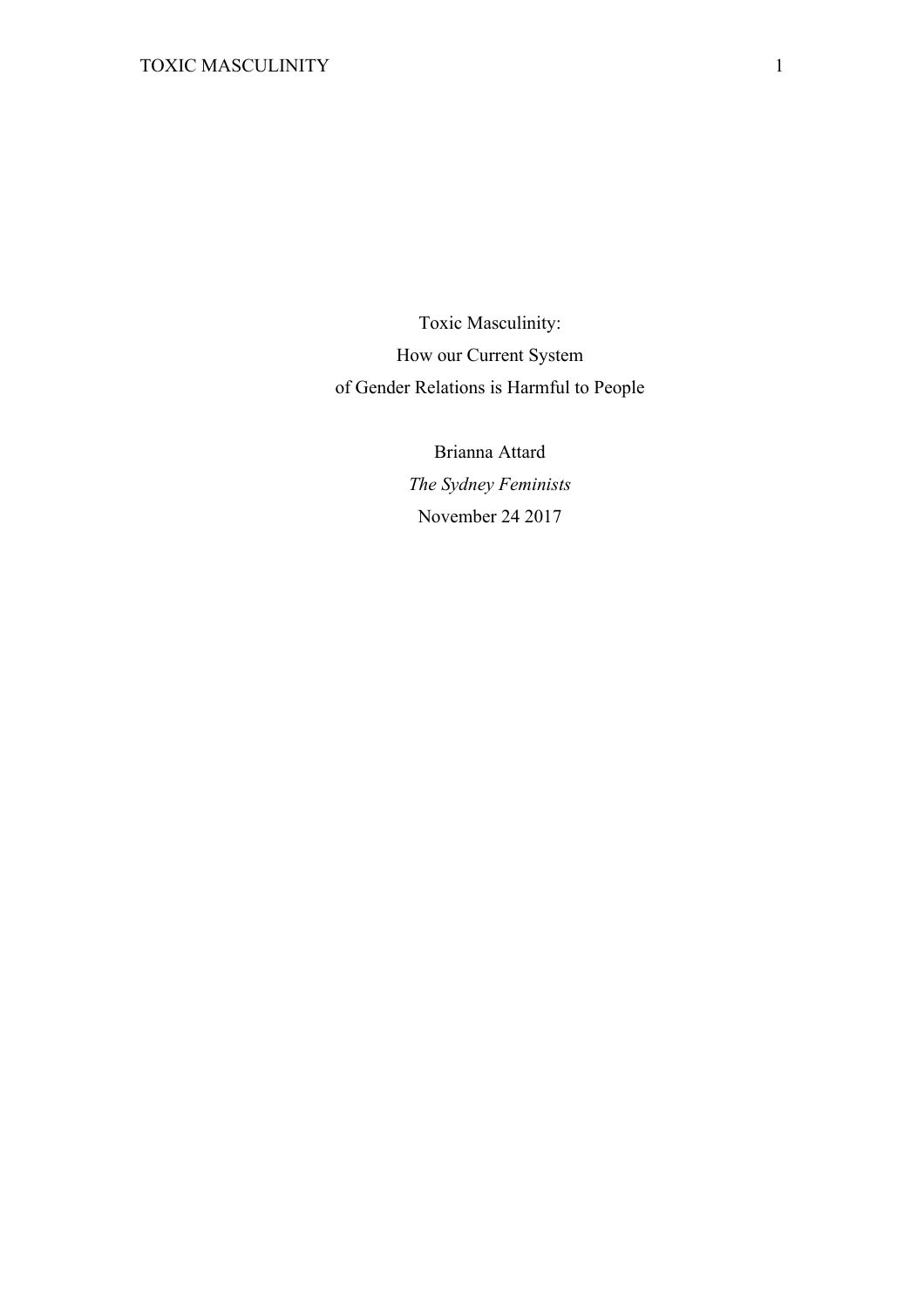# **Table of Contents**

| POPULAR MEDIA'S REINFORCEMENT OF TOXIC MASCULINITY11        |  |
|-------------------------------------------------------------|--|
|                                                             |  |
|                                                             |  |
| Invisibility of masculinity in the media through language14 |  |
|                                                             |  |
|                                                             |  |
|                                                             |  |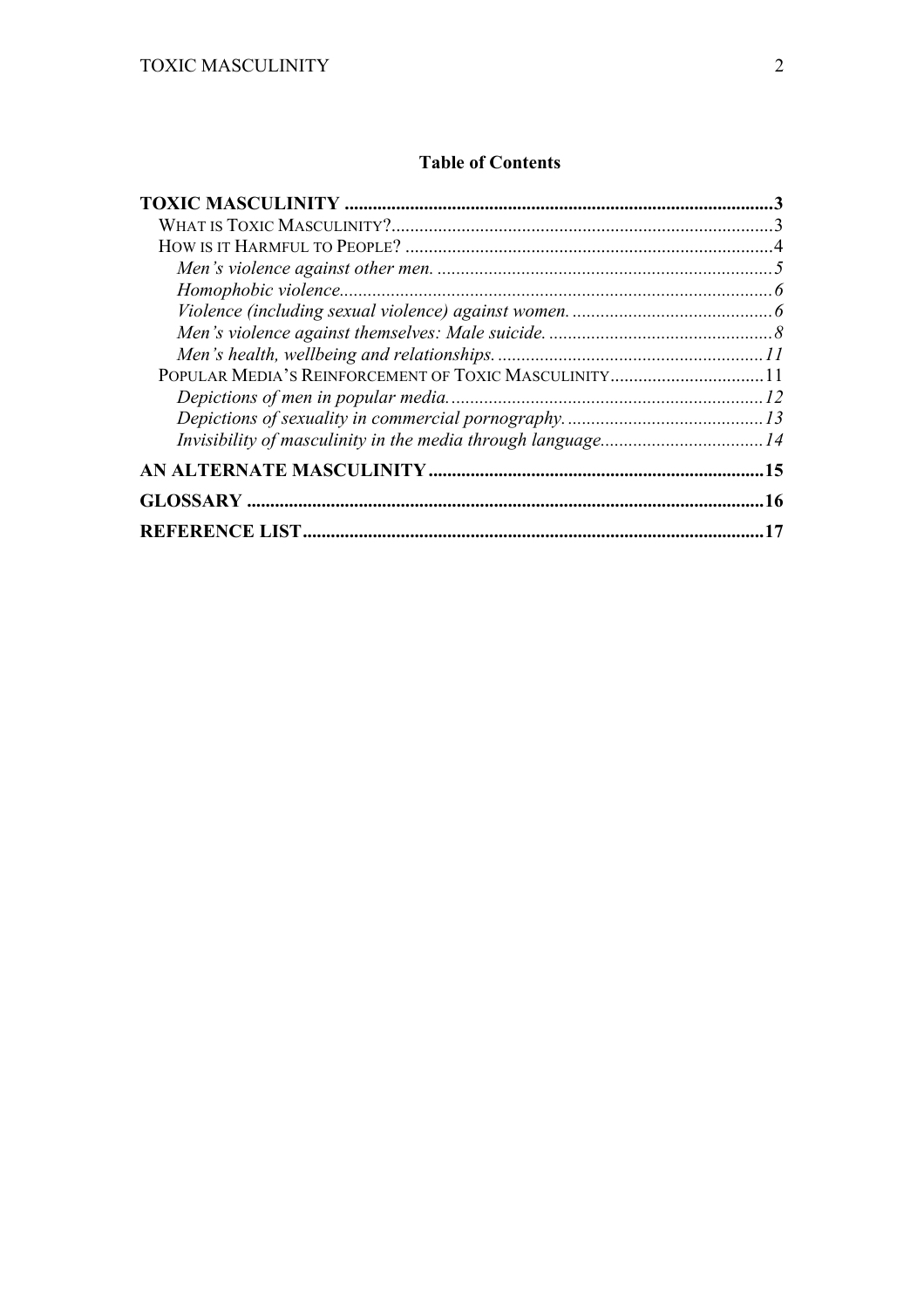#### **Toxic Masculinity**

Toxic masculinity is a cultural script of acceptable behaviour for men. Harmful effects of toxic masculinity arise when men internalise stereotypes associated with masculinity that are inconsistent with their inner experience, desires and understanding (Pleck, 1981). Countering masculine ideals is difficult because socialisation of men to accept these norms is so insidious that many do not realise the expectations conferred by masculine ideology are completely arbitrary and unnecessary. Feminism is not only concerned with liberating women through broadening what they can achieve, but also with liberating men from restrictive ideals of manhood contained in toxic masculinity. Outside of feminist and psychological research, however, masculinity is not widely discussed. It has been acknowledged that masculinity is 'unmarked precisely as a factor of its privilege' (Puri, 2006; cited in Peretz, 2016). This means that masculinity is at the same time universal and invisible, making it difficult to recognise, critique and understand. As such, this paper aims to draw together findings from various researchers to explore the perpetuation of toxic masculinity throughout society and the ways in which it is harmful to people.

## **What is Toxic Masculinity?**

Across many societies, the way we view gender and gender relations are governed by a masculine/feminine binary.<sup>1</sup> That is, women should be feminine and men should be masculine. Femininity refers to a possession of traits that are stereotypically associated with women. For example, they should be gentle, nurturing, empathetic and sexually chaste. Masculinity, on the other hand, refers to a possession of traits that are stereotypically associated with men. While there are a number of ways to express masculinity (known as 'multiple masculinities'), hegemonic masculinity is understood as the dominant form of masculinity across cultures (Connell, 1987). This masculinity contains a script of manhood that is governed by a rigorous set of unattainable standards including that men should be stoic, physically tough, competitive, successful, able to provide for others and sexually adept. A further problem with this dominant form of masculinity is that it reflects a white,

 $1$  Binaries inherently denote that one side is dominant (masculinity) and the other side is subordinate (femininity). Thus, it is important to note that traits associated with the masculine side of the binary are privileged throughout society (Levi-Strauss, 1973).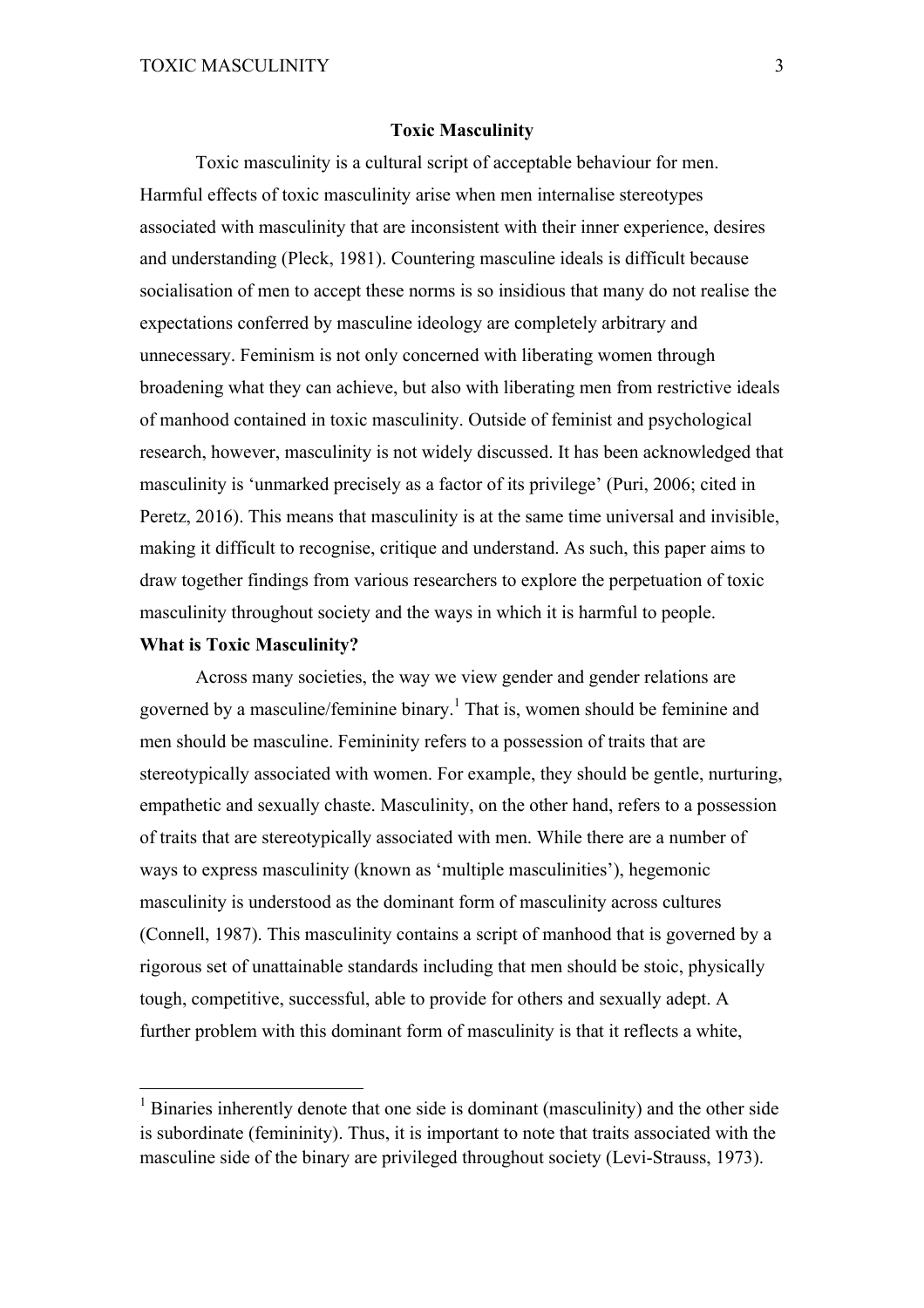heterosexual, middle class standard (Connell, 1987), thus being restrictive in relation to cultural background, sexuality and class.

It is this form of masculinity feminists are referring to when they speak of toxic masculinity. It is toxic because the standards of manhood that it prescribes are unattainable; the idea of manhood has been described as an 'elusive ideal' (Vandello & Cohen, 2008**,** p. 653). It is toxic because hegemonic masculinity itself is a cultural and structural ordering of the masculine/feminine binary that reinforces and 'institutionalises men's dominance over women' and men's dominance over each other (Connell, 1987, p. 185-186; cited in Bird, 1996). In relying on the masculine/feminine binary, hegemonic masculinity ignores and invisibilises those falling outside the binary. This maintains stigma around gender fluidity, gender nonconformity, bisexuality and people who are transgender or intersex.

In formulating the concept of hegemonic masculinity, Connell (1987) acknowledges micro interactions may differ significantly from this dominant form of masculinity. However, she proposes key aspects of social organisation at a structural level centres on the dominance of hegemonic masculinity over femininity and other masculinities (such as homosexual masculinity) (Connell, 1987). The systemic dominance of hegemonic masculinity is linked to the perpetuation of patriarchy as one of the prevailing social structures in modernity. Accordingly, the way in which hegemonic masculinity achieves its ascendancy is complex. Hegemonic masculinity is embedded in various institutions throughout society such as mass media, religious doctrine, the labour force, welfare and taxation (Douglas, 1993). The role media and popular culture play in its dominance will be discussed later in this paper.

#### **How is it Harmful to People?**

Toxic masculinity is one of the ways in which patriarchy is harmful to people. It facilitates what has been referred to as a 'triad of violence' (Kaufman, 1987 cited in Burrell, 2016). That is, men's violence against other men, against women and against themselves. Further, it impacts men's health, wellbeing and relationships (Brooks, 2010; Hayes & Mahalik, 2000; Lease, Çiftçi, Demir, & Boyraz, 2009 cited in Pietraszkiewicz, Kaufmann & Formanowicz, 2017). Accordingly, this section will explore the various ways hegemonic masculinity is detrimental to people.

Before doing so, it is first necessary to understand the social and cultural context that sustains toxic masculinity. The dominant form of masculinity is socially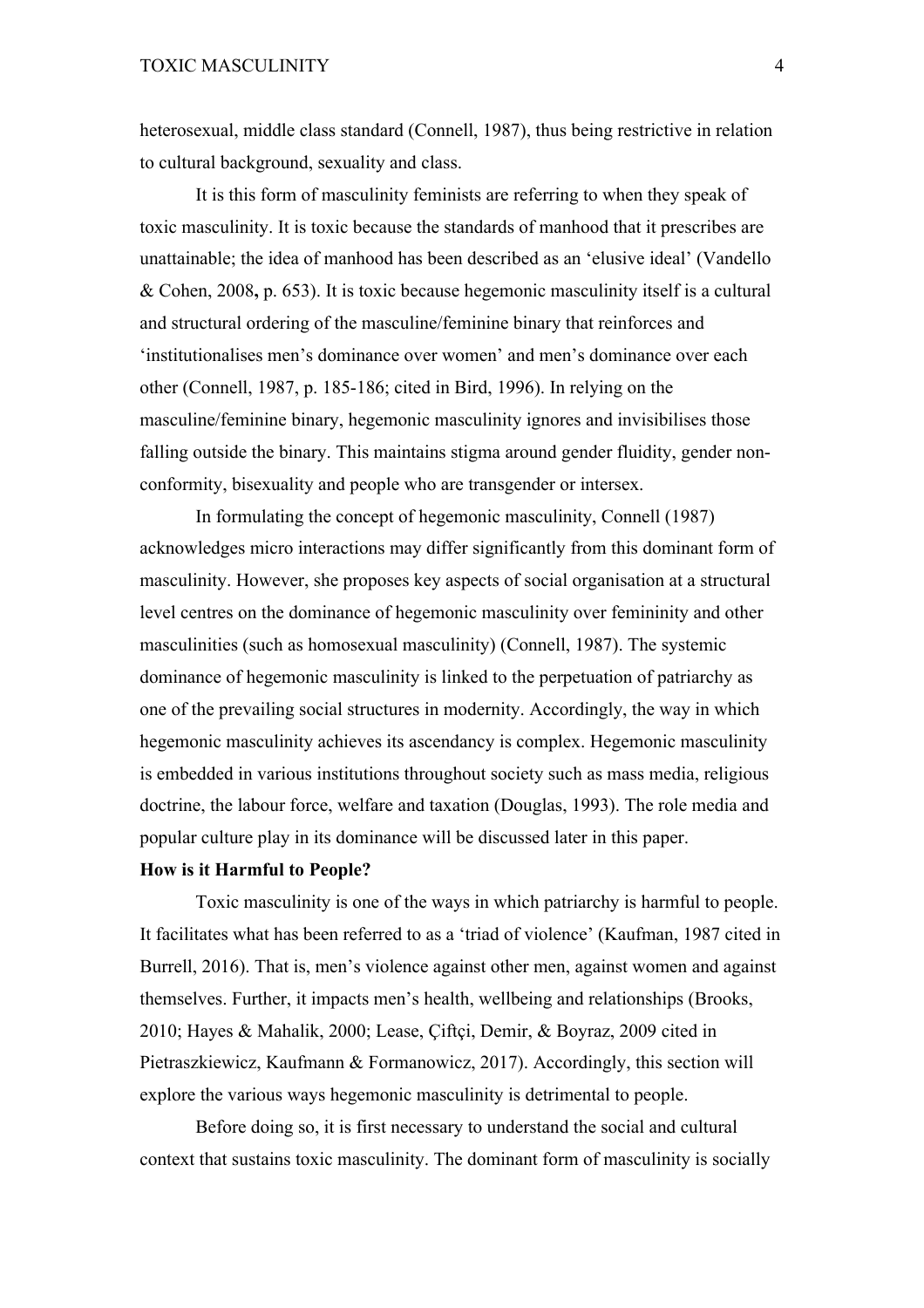constructed and hence systemic. The social system that constructs and perpetuates toxic masculinity is patriarchy. Inherent in patriarchy is an expectation of behaviours, roles and values for men that are learned and passed down from one generation to the next through socialisation (Schumann, 2016). Thus, performing gender and gender relations in accordance with ideals of toxic masculinity is not the problem of a 'tiny number of bad men' (Flood, 2013)**.** Rather, it is the problem of ordinary men who have been taught to be complicit in a system of social relations that benefits them whilst simultaneously suppressing others (Flood, 2013).

## **Men's violence against other men.**

Interpersonal violence between men is one of the ways toxic masculinity is harmful to men. Men are overwhelmingly the perpetrators of violence, both amongst themselves and against others (Flood, 2010; Burrell, 2016). However, this violence is not inevitable or biologically innate. Rather, it is the result of a complex interplay of 'cultural, ideological, economic, political and personal forces' (Douglas, 1993). Such violence arises out of commonly held versions of manhood that are reinforced at various levels of society (Jewkes, Flood and Lang, 2014). Accordingly, the way in which toxic masculinity can materialise as interpersonal violence is complex.

One explanation for the emergence of masculinity as violence is the performative nature of masculinity (Vandello & Cohen, 2008). Masculinity is a social and cultural construct that is not naturally attained upon maturation of boys to men, but requires constant performance in order to be earned and maintained (Gilmore, 1990; cited in Vandello & Cohen, 2008). Vandello and Cohen (2008) propose that men use violence against other men as a response to real or perceived threats to social standing in order to uphold stereotypical standards of manhood, such as physical toughness**.** The performance of masculinity is not peculiar, as the very nature of gender and gender expression is something society expects people to perform.<sup>2</sup> Hostile interpersonal behaviour is also understood as a projective psychological defence to the unattainability of masculinity (Mahalik, Cournoyer, DeFranc, Cherry & Napolitano, 1998 cited in Hayes & Mahalik, 2000). Toxic masculinity materialising as violence against other men evidences one of the ways in which it is harmful to men.

 $2\degree$  The way society expects people to perform their gender is problematic, especially for people who are gender diverse or non-binary.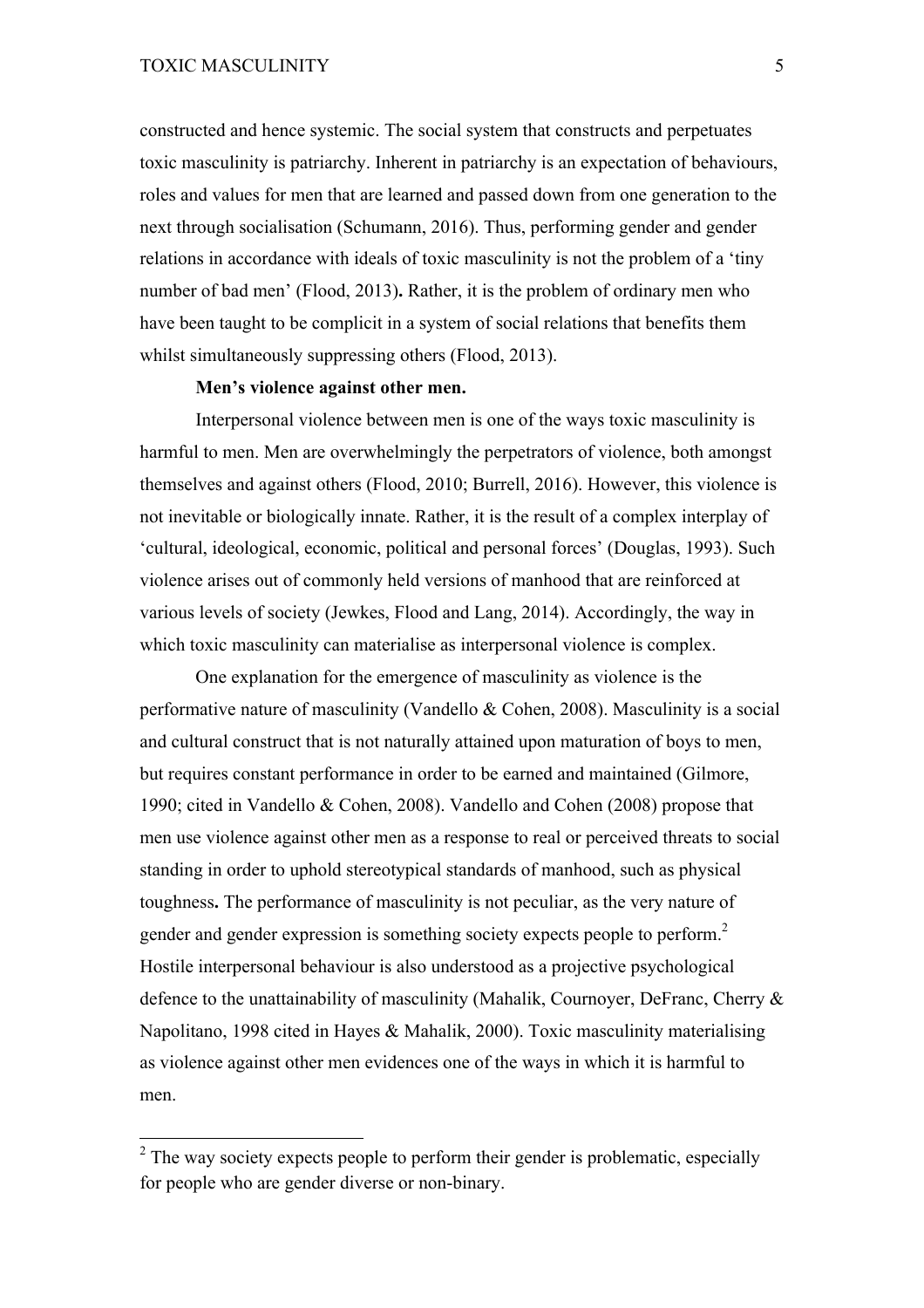## **Homophobic violence.**

An exploration of homophobic violence and violence against people with diverse sexual orientations and gender identities is illustrative of the way in which hegemonic masculinity dominates other expressions of masculinity and is therefore harmful to people. Homophobia is still rife across many societies and cultures. People who identify as LGBTIQ experience violence, harassment and bullying at rates higher than the general population (Australian Human Rights Commission, 2014). Ratele (2014) states that homophobic violence is a tool used to protect and maintain hegemonic masculinity. He reads homophobic violence as an expression of the frustration of the unattainability of hegemonic masculinity (Ratele, 2014). Homophobic violence allows the perpetrator to perform heterosexuality by distancing themselves from homosexuality as well as male expressions of femininity (Ratele, Shefer, Strebel and Fouten, 2010).

Further, people who are transgender experience even greater levels of physical and non-physical violence than people who are homosexual (Australian Human Rights Commission, 2014). This demonstrates a broader stigma around human experience that falls outside the narrow confines of the masculine/feminine binary. Homophobic and transphobic violence therefore exemplify how hegemonic masculinity is harmful to people and the way in which expressions of hegemonic masculinity serve to reinforce the binary of gender relations.

A review of perceptions of sexually assaulted male people further illuminates the dominance of hegemonic masculinity over homosexual masculinity. Davies and Rogers (2006) found that male people who had experienced rape and who are homosexual are judged to be more at fault than male people who had experienced rape and who are heterosexual (Davies & Rogers, 2006). Further, those who had experienced rape who are homosexual and also effeminate are judged to be more at fault than those who are homosexual but 'straight-acting' (Davies & Rogers, 2006, p. 375). These homophobic perceptions of rape and violence further elucidate hegemonic masculinity's dominance over subordinate masculinities and femininities and the harmful effects this dominance has on people.

#### **Violence (including sexual violence) against women.**

Toxic masculinity also contributes to men's violence against women. This is because violence against women arises out of norms within which men are socialised;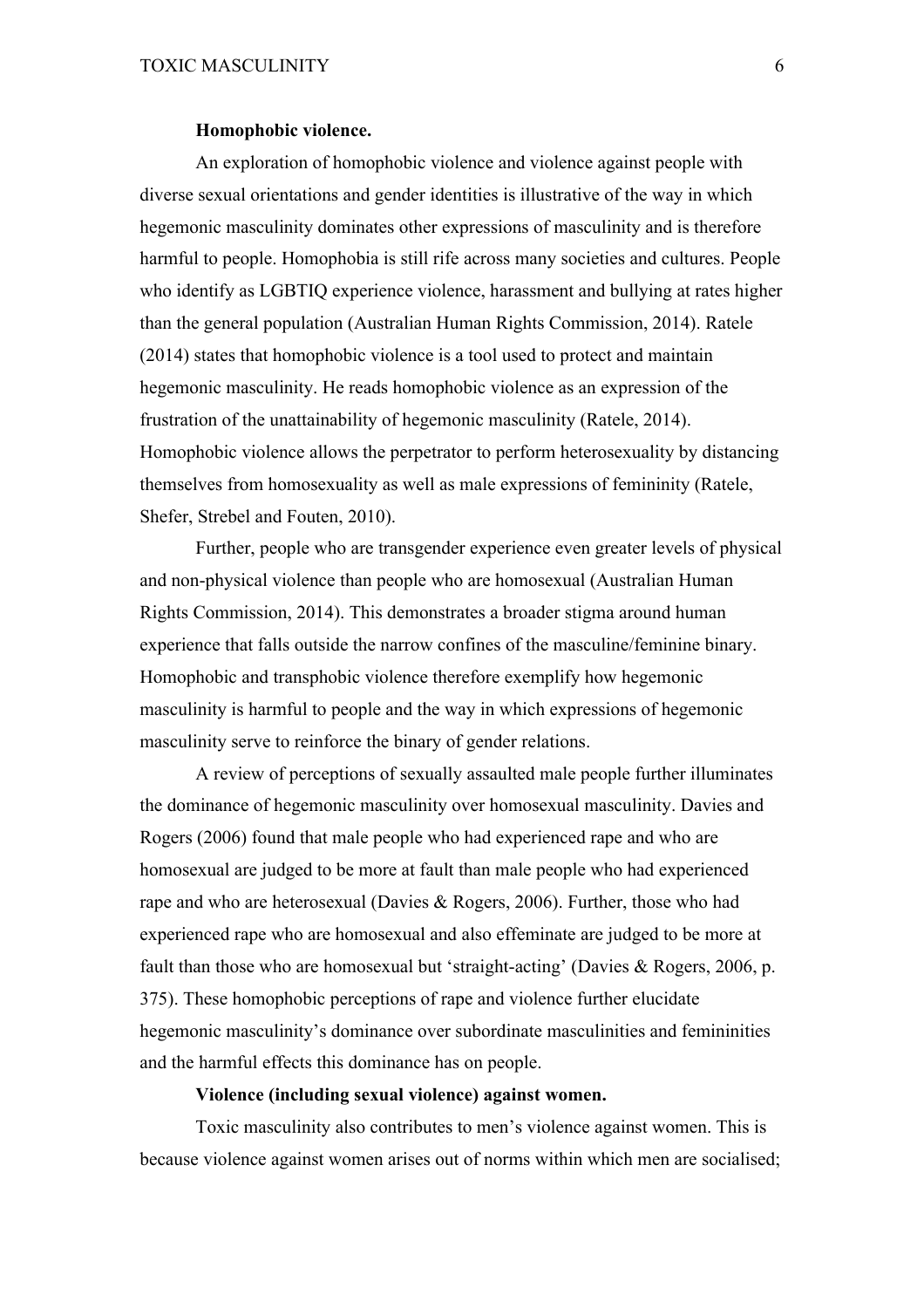the way men are taught to behave and the way men are taught to view women (Flood, 2013). It is not possible to explore the way in which hegemonic masculinity is linked to violence against women without acknowledging the widespread incidence of gender inequality and sexism across societies and cultures. Men's violence against women is inherently gendered for the fact that physical and sexual violence could be 'perpetrated by anyone, against anyone but are committed by men against women in uniquely systemic and structured ways' (Burrell, 2016, p. 70). This means gender, gender inequality, toxic masculinity and violence against women are 'inextricably linked' (Sharma & Das, 2016, p. 7).

A number of examples serve to explain these links. First, a global view of men's violence against women demonstrates that rates of violence are higher in societies with rigid constructions of the gender binary and strong policing of manhood (Flood, 2013). In societies with rigid gender roles, men are more likely to be careerfocused while their female partners are more likely to take on the role of housekeepers, wives and mothers (Flood, 2013). The unpaid domestic labour performed by women in these societies perpetuates power imbalances as the female partner becomes economically dependent on her male partner. In fact, male economic dominance in the family sphere is one of the strongest predictors of violence against women (Heise, 1998 cited in Flood, 2013).

In following these rigid gender roles, women are also socialised to feel responsible for her male partner's emotional and sexual needs (Flood, 2013). Men's pressure and coercion of women into sex relies on the assumption that men are entitled to access women's bodies (Burrell, 2016; Flood, 2013). This male entitlement stems from the dominance of men over women inherent in patriarchal social relations and embedded in hegemonic masculinity. Accordingly, if a woman refuses to fulfil a man's emotional and sexual needs that he feels entitled to, performance of physical and sexual violence against women is used to maintain dominance. The impact of men's violence against women is that it reinforces and maintains the dominance of hegemonic masculinity as well as unequal social relations.

The use of sexual violence and harassment against women as an expression of male-to-male solidarity is another example illustrating the link between gender, gender inequality, toxic masculinity and violence against women. Socialisation of boys and men in particular peer cultures 'foster and justify abuse' and promote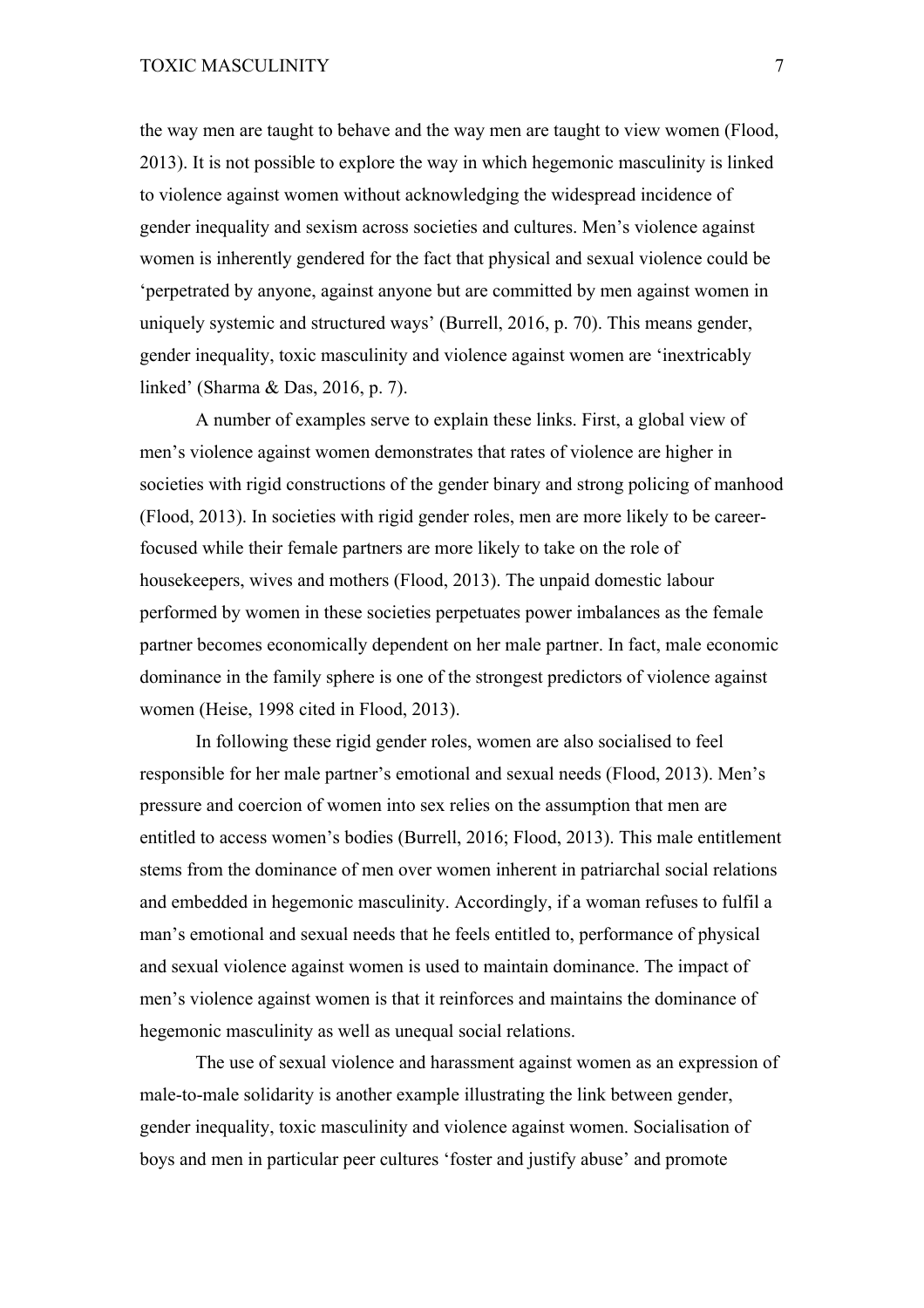violence against women (Flood, 2008, p. 342). Such peer cultures have been identified in male prisons, college fraternities, male rugby, the Royal Australian Navy and the Australian Defence Force (Thurston, 1996, Boswell and Spade, 1996, Muir and Seitz, 2004, Agostino, 1997 cited in Flood, 2008). They are also present in informal peer groups (Gardner, 1995 cited in Flood, 2013). Just as men's violence against other men arises out of the performative aspect of masculinity, men's physical and sexual violence against women is performative. This performance again serves the function of maintaining dominance of men and masculinity over women and femininity.

Specific aspects of these male-to-male peer cultures are characterised by various problematic behaviours and norms, which perpetuate toxic masculinity and violence against women. In particular, the boasting of a man's sexual exploits of women is an important aspect of male bonding across male social groups (Bird, 1996; Boswell and Spade, 1996 cited in Flood, 2008). Interviews with convicted rapists specifically elucidate this point (Scully, 1990 cited in Flood, 2013). Further, the policing of manhood in these peer cultures results in many men who have non-sexual relations with women being 'homosexualised and feminized' by other men (Flood, 2008, p. 245). Men's violence against women can also be practiced collectively (Flood, 2013). At its extreme; this is discernible through instances of gang rape but also includes street sexual harassment such as catcalling and wolf whistling and other more insidious forms of violence or harassment (Flood, 2013).

Without disregarding the validity of the adult industry and sex work as a legitimate form of work, Flood (2008) also points to some particularly problematic social practices that serve to consolidate male-to-male social bonds whilst simultaneously objectifying women. These include watching pornographic movies together, sharing sexually explicit content, harassing women on the street from their cars, going to strip shows and frequenting brothels together. Ultimately, many aspects of male homosociality reinforce ideals of manhood constructed by hegemonic masculinity. These relations form the foundation on which violence and harassment against women can be reproduced.

#### **Men's violence against themselves: Male suicide.**

Whilst more women attempt suicide each year, men are more likely to be successful in their attempts (Australian Bureau of Statistics, 2016; World Health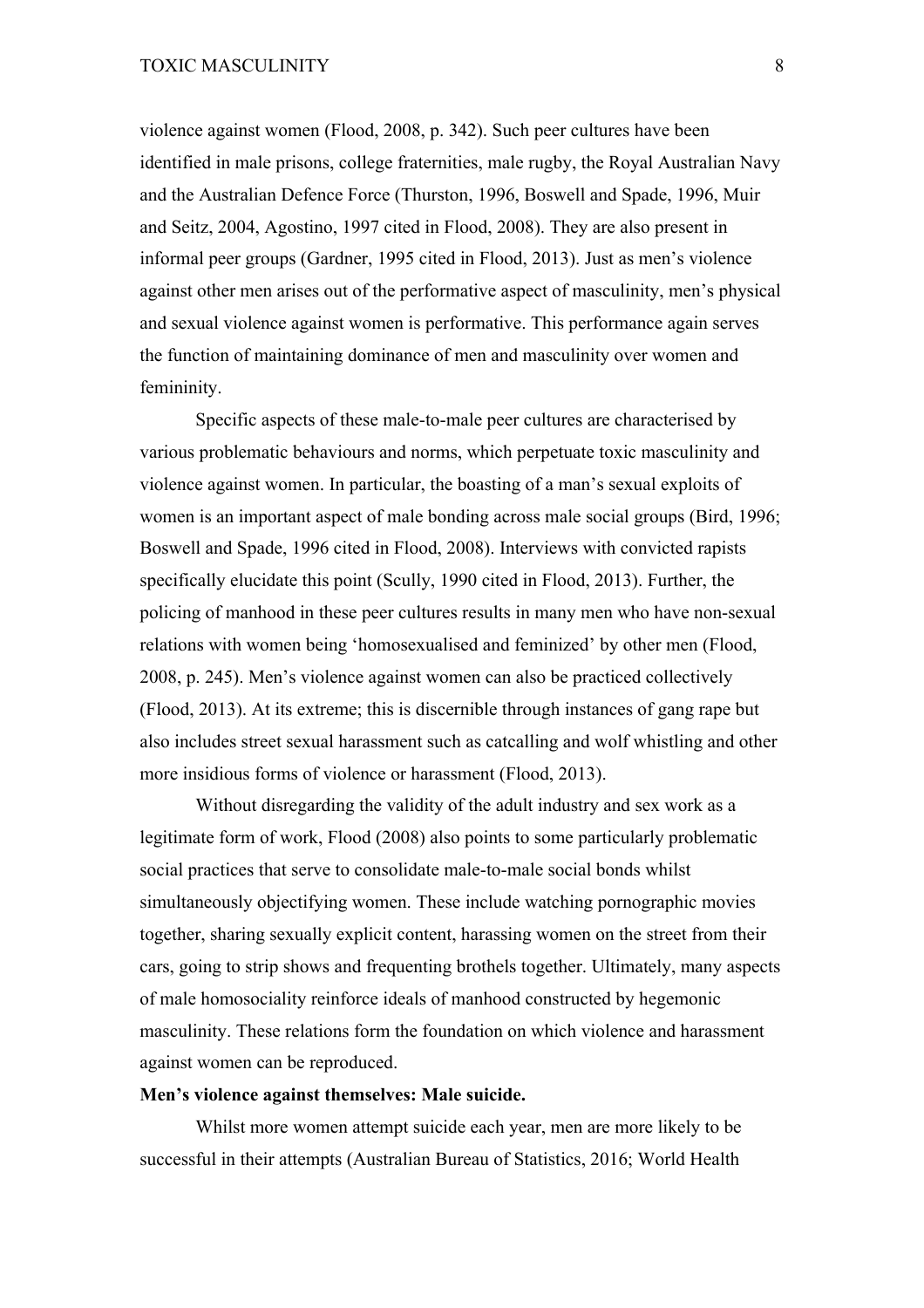Organization, 2015). This data adds further weight to the claim that toxic masculinity is harmful to men. A number of links can be drawn between hegemonic masculinity and suicide. First, adherence to stereotypically masculine traits such as emotional detachment, stoicism, risk-taking and sensation seeking can increase propensity for suicide amongst males. Further, toxic masculinity confers social roles that are difficult for most males to fulfil. Finally, hegemonic masculinity's dominance over other masculinities such as homosexual masculinity is linked to higher suicide rates amongst LGBTIQ populations than the general population.

#### *Adherence to stereotypically masculine traits and suicide.*

As mentioned earlier, emotional detachment and stoicism are stereotypical traits associated with men through hegemonic masculinity. Bird (1996) found that the most highly stigmatized behaviours in male homosociality are those that are associated with expressions of intimacy, such as talking about feelings. Expressing feelings is something that is seen as feminine and weak and is therefore suppressed (Bird, 1996). In her interviews with men, Bird (1996) found that violating this social norm often results in ostracism from one's male social group. Conversely, suppression of emotion signifies strength, a trait associated with manhood. Suppressing emotions and feeling unable to seek help and support for their problems can increase a man's capability for suicide (Granato, Smith & Selwyn, 2014). This occurs because without help, those who adhere to masculine gender norms must cope by relying only on themselves, which leads to problems when self-reliance inevitably becomes an insufficient coping mechanism (Granato et al., 2014).

Other typical masculine behaviours include risk-taking and sensation seeking. These traits have been linked to the gender discrepancy in suicide rates as adherence to these norms results in higher pain tolerance and impulsivity, thus leading to an acquired capability for suicide (Alabas et al., 2012; Cazenave, Le Scanff, & Woodman, 2007; Öngen, 2007 cited in Granato, et al., 2014). Consequently, adherence to behavioural norms encapsulated in hegemonic masculinity is linked to higher rates of suicide amongst men.

## *Increased capability for suicide through expected social roles.*

Toxic masculinity is also linked to male suicide rates by presupposing social roles upon men that cannot be fulfilled. Two examples are illustrative of this idea. First, inherent in hegemonic masculinity is the idea that men should be able to provide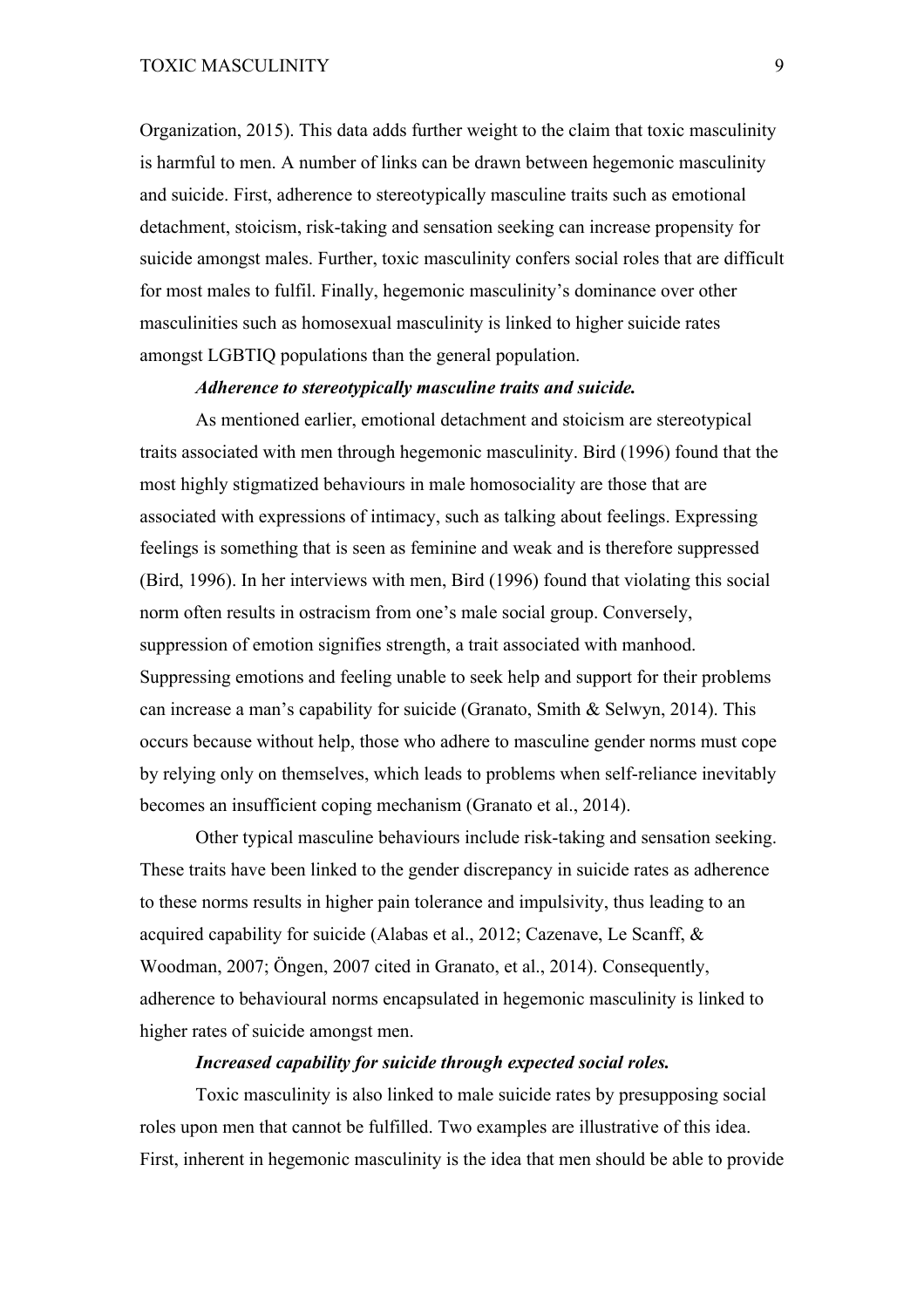for others. This aspiration is problematic, especially for men of a lower socioeconomic status (SES) (Jewkes et al., 2014). There is evidence of male suicide rates following a linear SES-suicide gradient, where suicide rates increase as SES decreases (Taylor, Page, Morrell, Harrison & Carter, 2005). The gradient remains the same even after controlling for demographic factors, country of birth and rurality (Taylor et al., 2005). Interestingly, the linear SES-suicide gradient is not evident in female suicide rates (Taylor et al., 2005).

Second, hegemonic masculinity places unachievable social roles upon men by expecting success in the delivery of their duties. As Douglas (1993) observes, the majority of the world's generals, admirals, bureaucrats and politicians are men. Men are also seen across many cultures as the head of the family (Douglas, 1993). While this confers a great amount of social power upon men, there is an expectation imparted by hegemonic masculinity that men cannot make mistakes in the delivery of their duties as heads of institutions and families (Vandello & Cohen, 2008). Due to the performative aspect of masculinity**,** a decreased sense of personhood and identity may arise if mistakes are made (Vandello & Cohen, 2008; Bird, 1996). The significant link between men and their value of power may compound feelings of failure (Pietraszkiewicz et al., 2017). Adherence to the masculine norm of success and power is not directly linked to suicide, but does promote exposure to painful life events, which increases capability for suicide amongst men (Granato et al., 2014). Ultimately, toxic masculinity's unachievable social roles lead to a range of harmful consequences for men, including an acquired capability for suicide.

#### *Diverse sexualities, masculinities and suicide.*

Finally, hegemonic masculinity is related to higher rates of suicide amongst people in the LGBTIQ population than in the general population (National LGBTI Health Alliance, 2016). As explained earlier, hegemonic masculinity exists relationally to subordinate masculinities and femininities, such as homosexual masculinity (Connell, 1987). Expressions of homosexuality or diverse sexuality therefore exist outside of the script of expected behaviour imparted by hegemonic masculinity. This is supported by the social and cultural norm that individuals of a social identity not encapsulated in the dominant ideology are not tolerated (World Health Organisation, 2009). Consequently, suicide rates amongst people who identify as LGBTIQ represent another problematic link between toxic masculinity and suicide.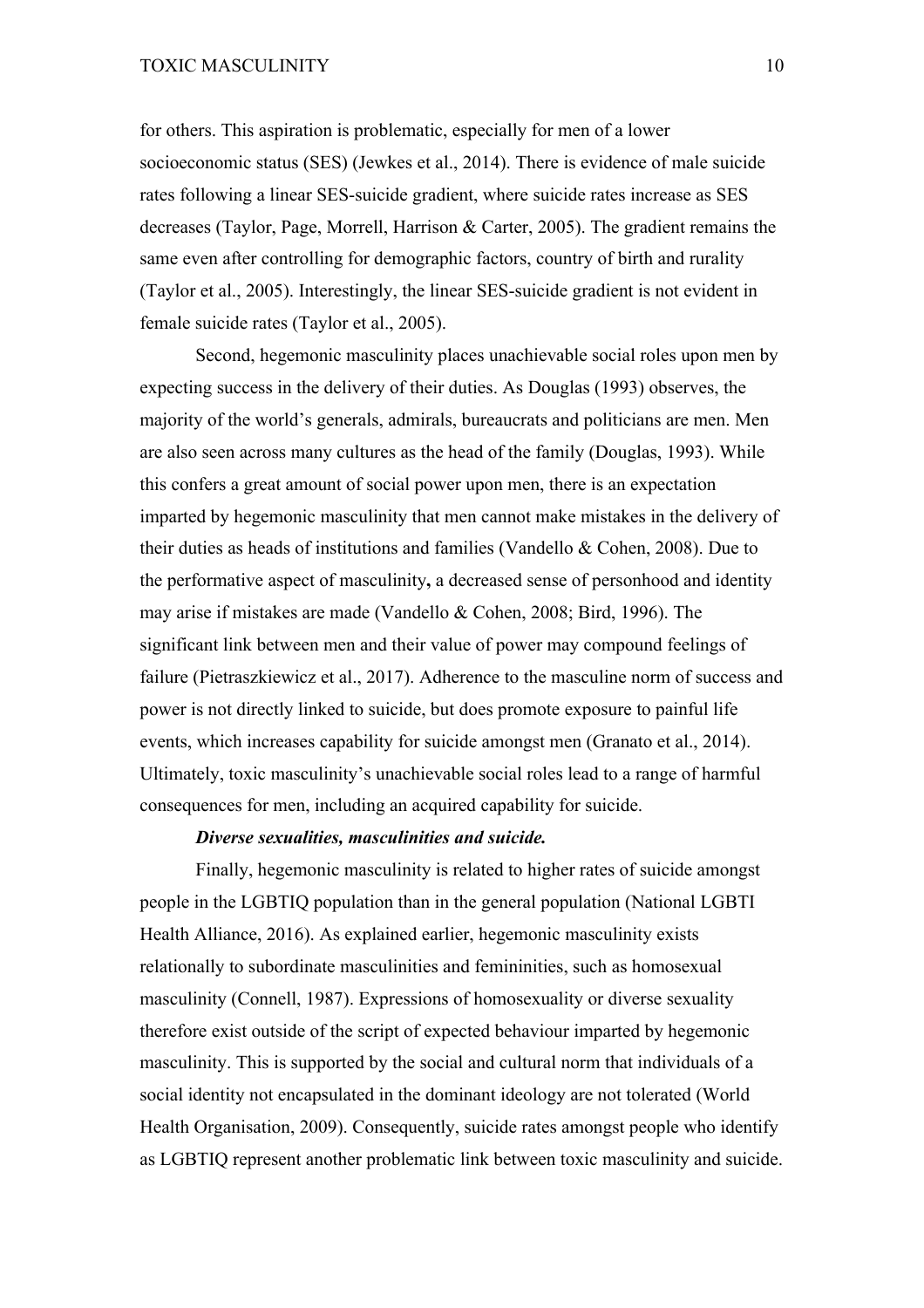## **Men's health, wellbeing and relationships.**

Negative impacts on men's health, wellbeing and relationships arise as a result of internalising stereotyped masculine norms that they cannot achieve. The genderrole strain paradigm, developed by Pleck (1981), proposes that psychological strain arises when gender expectations are contradictory or unattainable. This psychological strain impacts on men's health, wellbeing and relationships in a number of ways. It has been linked to higher rates anxiety and depression (Cournoyer & Mahalik, 1995; Davis, 1998; Good & Mintz, 1990; Sharpe & Heppner, 1991; Simonsen, Blazina & Watkins, 2000 cited in Hayes & Mahalik, 2000) as well as alcohol abuse (Blazina & Watkins, 1996 cited in Hayes & Mahalik, 2000). It also inhibits men's likelihood to seek help and support in instances of ill-health (Courtenay, 2000).

Further, some men have expressed social discomfort caused by an inability to express affection or emotionality toward other men (Hayes & Mahalik, 2000). The consequence of this is twofold. First, men feel unable to express emotionality to other men. Second, men feel uncomfortable when other men are emotionally expressive toward them. This is perpetuates stoic behaviour, which is contained in the script of hegemonic masculinity, but is contradictory to true human experience.

Finally, conformity to hegemonic masculinity is linked to lower intimacy and lower relationship satisfaction, especially with women (Campbell & Snow, 1992; Cournoyer & Mahalik, 1995; Rochlen & Mahalik, 2004; Sharpe & Heppner, 1991; Sharpe, Heppner & Dixon, 1995 cited in Burn & Ward 2005). Restrictive emotionality contained in the script of hegemonic masculinity can lead to feelings of distance and a lack of understanding between partners (Burn & Ward, 2005). Accordingly, men's socialisation within the dominant masculine ideology can lead to gender-role strain, which has a number of harmful consequences on men's health, wellbeing and relationships.

## **Popular Media's Reinforcement of Toxic Masculinity**

As noted earlier, the way in which hegemonic masculinity achieves its ascendency is complex. Ideals of manhood encapsulated in hegemonic masculinity are reinforced and perpetuated throughout societies and cultures at various levels. Because of its pervasiveness, the media's role in reinforcing toxic masculinity is particularly significant. As a powerful institution, the media is part of a broader, structural conditioning of boys and men. Analysis of the media in this context reveals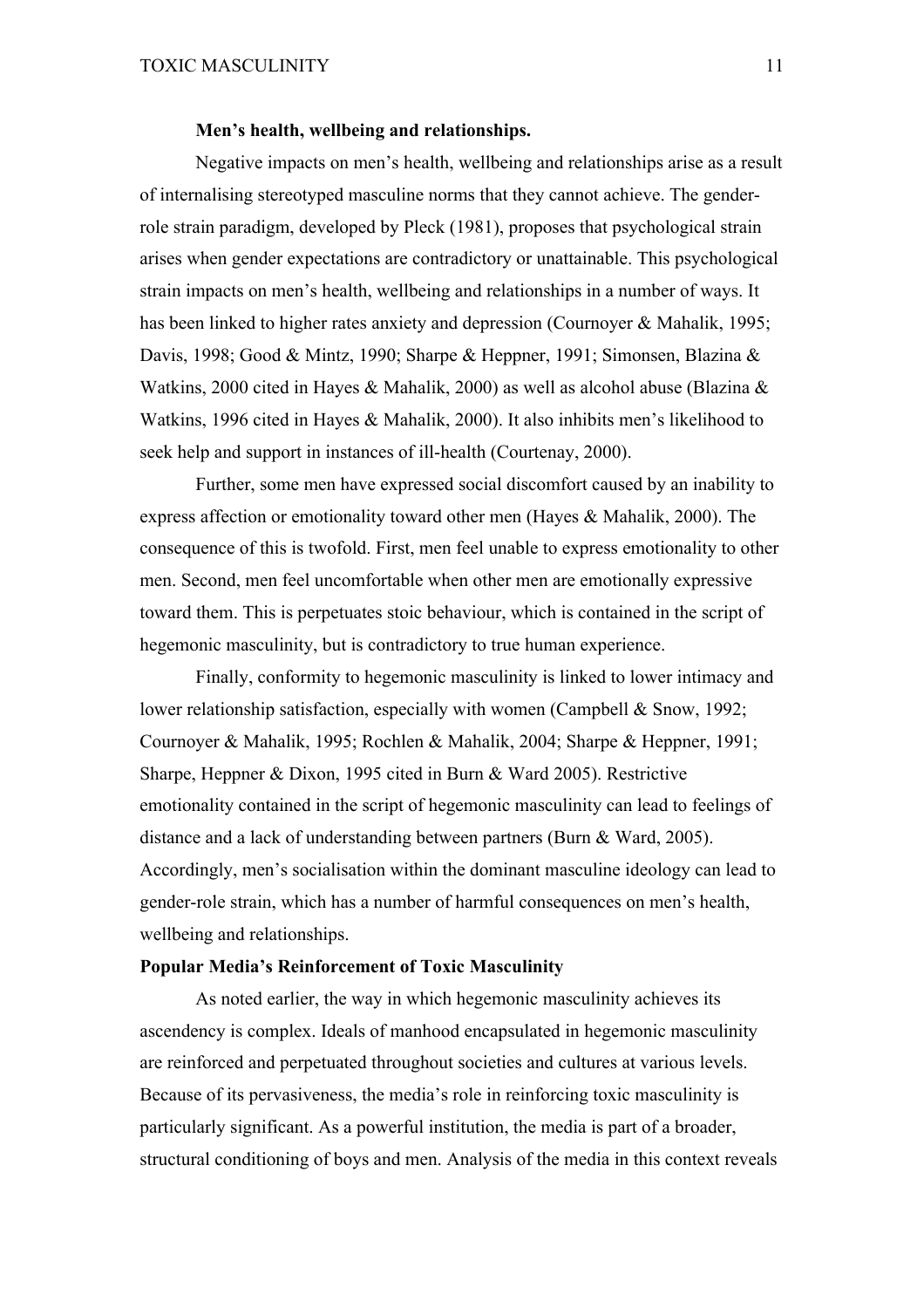how popular media and commercial pornography reinforce narrow archetypes of manhood. Further, the media's use of language invisibilises toxic masculinity's role in various phenomena.

## **Depictions of men in popular media.**

Looking to depictions of men in popular media assists in understanding the dominant form of masculinity and the expectations it places upon men. The imagery and narratives of manhood presented by the media are widespread but extremely limited. Examples can be found in advertising, popular film, television and sports. These narratives are particularly restrictive in relation to men of colour.

Advertising reinforces problematic ideals of manhood to appeal men to certain products. One of the most pervasive advertising figures in the world is the Malboro Man (Jhally, 1999). He is a rugged individualist, keen for adventure and epitomises strength and prowess; encompassing many of the reductive attributes contained in hegemonic masculinity (Jhally, 1999; Connolly, 2011). Utilising the hyper-masculine image of the Malboro Man proved a successful way of distancing the product of filtered cigarettes from its previous perceptions of femininity (Connolly, 2011). More recent advertising of protein, strength and muscle-building products reproduce the idea that physical strength, size and muscularity are integral aspects of manhood.

In film and television, there is no shortage of imagery of violent men and sexualised violence against women. Various action films portray stoic and violent men as heroes (e.g. James Bond films, Rambo, Die Hard**,** Dirty Harry, recent portrayals of Batman). Further, the slasher film archetype includes scenes of girls undressing with provocative camera angles at the moment the woman is assaulted (Jhally, 1999). These films sexualise violence, thus presenting violence in a way that is enticing and exciting for heterosexual male viewers (Jhally, 1999). Even romantic comedies have humourised men's violence against women. The film 'There's Something About Mary' portrays a woman being stalked by various different men, yet is presented as light-hearted and humorous, thus normalising men's violence against women (Jhally, 1999). Accordingly, advertising, film and television portray limited images of manhood, which reinforce narrow ideas of what it means to be a man.

Nonetheless, the portrayal of the hyper-masculine, violent male person is not limited to advertising, film and television. A glance at two prominent sporting events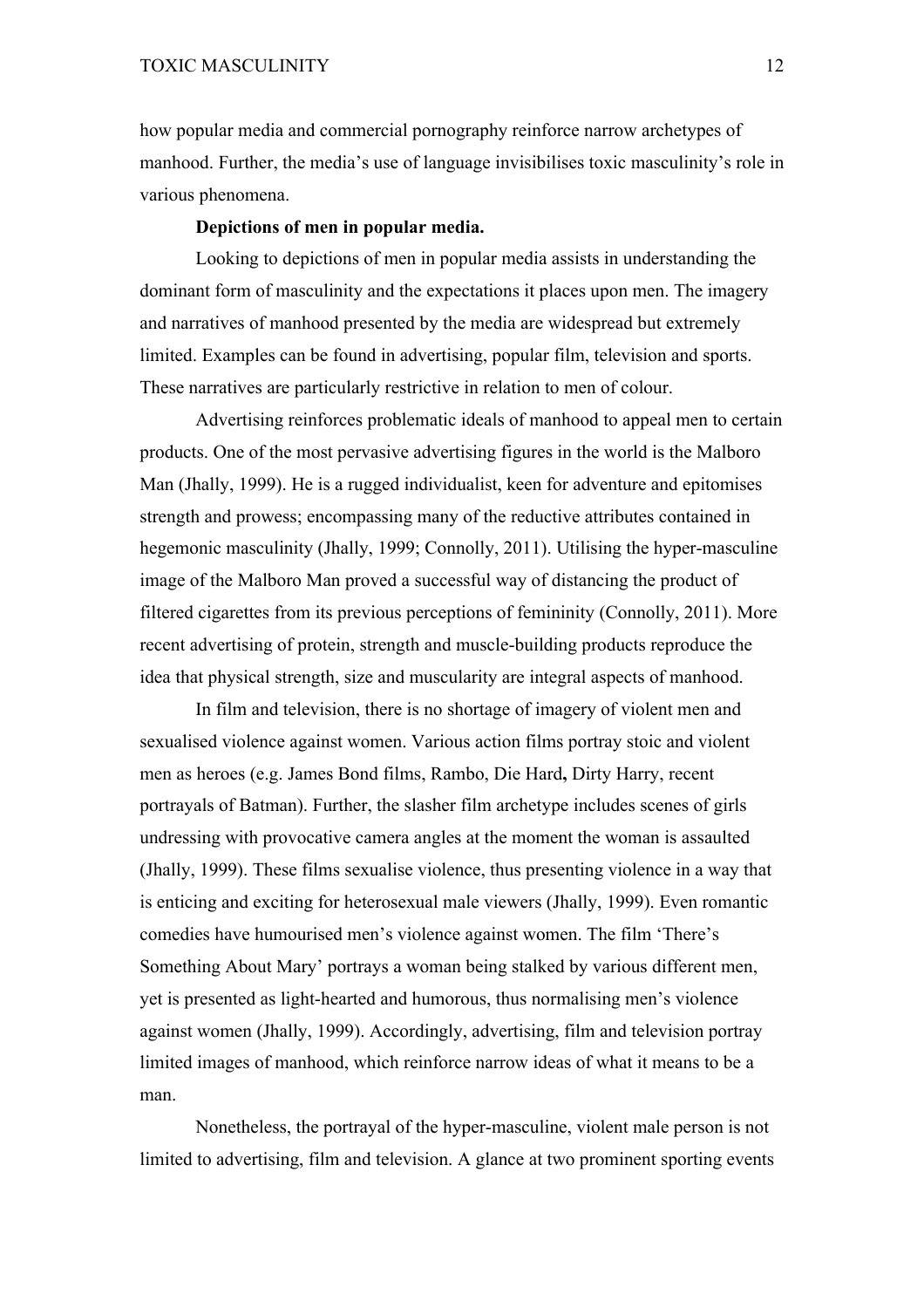in 2017 shows how sporting culture is underpinned by ideals of toxic masculinity. First, the recent boxing match between Floyd Mayweather Junior and Conor McGregor involved months of widely publicised pre-match slurs between the contenders. This maintains the association between physical toughness, strength, violence and aggression inherent in toxic masculinity. Further, the 2017 Tour de France showed the daily winner of the jersey on a podium with women in little clothing applauding the man from either side. This scenario depicts an athletic sportsman being praised by beautiful women, maintaining the narrative that if a man is athletic, he will receive attention and praise from women. This reinforces the expectation that manhood requires physical prowess whilst simultaneously maintaining masculinity's dominance over femininity.

Hegemonic masculinity is particularly narrow in relation to men of colour. Popular media is problematic in relation to many cultures and backgrounds because it is a system monopolised by wealthy, white men (Jhally, 1999). Thus, most common representations of men in the media are that of white, middle-class, heterosexual men. When men of differing cultural backgrounds are included in popular media, the imagery and characterisation used to present them is reproduced in very distinct ways. For example, media depictions of men who are African-American are presented as hyper-masculine, and their bodies are often glamourised and sexualised.<sup>3</sup> The depiction of men of Latino backgrounds is often restricted to criminals (particularly drug criminals) or other tough and stoic characters (Jhally, 1999). Men from various Asian regions are often grouped together as martial artists or hyper-intelligent beings (Jhally, 1999). Interestingly though, the media presents violence as an inherent aspect of men across cultural backgrounds, which helps reinforce the link between violence and masculinity as a universal norm. In reproducing distinct imagery of men from differing cultural backgrounds, the media reinforces expectations of men of colour that are extremely narrow and thus harmful.

## **Depictions of sexuality in commercial pornography.**

In discussing the media's reinforcement of toxic masculinity, the narratives presented in commercial pornography cannot be ignored. There is an increasingly

<sup>&</sup>lt;sup>3</sup> The sexualisation of black male bodies has a particularly problematic historical context. Ownership and control of men (and women) of colour during slavery had their bodies being simultaneously viewed as beastly and unappealing on one hand, and hypersexual on the other (Foster, 2011).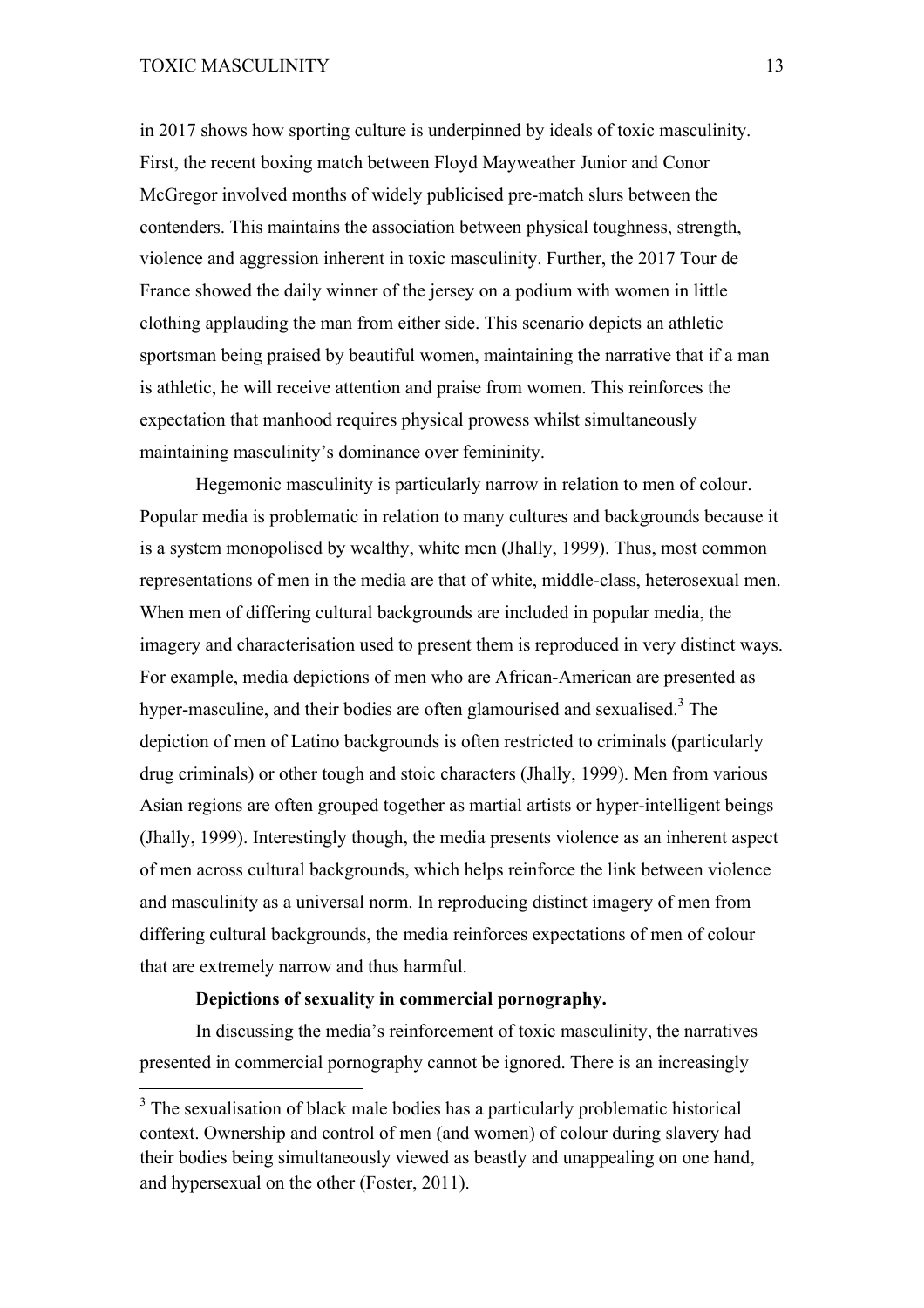widespread digital access to pornography for young boys and men. Data from Australia, the US and Sweden shows that pornography consumption is most common amoung young boys and men aged between 16 and 29 (Flood, 2010). Young men's consumption of pornography occurs in a context of limited formal sexual education (Gelder, 2002; cited in Flood, 2010a). Accordingly, commercial pornography is influential in shaping men's sexual practices and repertoires.

Commercial pornography reinforces the masculine/feminine binary by reproducing limited narratives about sexual practices. Commercial pornography is marketed to young, heterosexual men, thus primarily depicting heterosexual sex (Flood, 2010a). In commercial pornography, the woman is depicted as submissive whilst the man dictates and controls how the sex plays out (Mackinnon, 1983; Dines, 2010). The woman is often objectified as an instrument of male pleasure and feminine desire and pleasure is suppressed or presented only as supplementary to the narrative.

In addition, mainstream pornography reinforces myths on men's sexual adeptness, which is an integral aspect of manhood encapsulated in hegemonic masculinity. According to Brod (1990, cited in Flood, 2010a), these myths include that men are continually ready for sex, that people only experience sexual pleasure through genital stimulation and that there is a standard penis size. The limited sexual narratives have the effect of homogenizing men's sexual preferences through reinforcing what is acceptable sexual behaviour for a man (Brod, 1990; cited in Flood, 2010a). Therefore, mainstream pornography reinforces the ascendancy of masculinity over subordinate masculinities and femininity by presenting a narrow version of acceptable sexual practices, which centres on men's dominance and sexual adeptness.

## **Invisibility of masculinity in the media through language.**

The media uses language that degenders phenomena that occur in specifically gendered ways, such as men's widespread use of violence against women. This disguises the problematic influence of hegemonic masculinity. Using the passive voice and failing to report the true cause of the crime in discussing men's physical and sexual violence against women invisibilises male perpetrators and shifts the blame to female victims (Jhally, 1999)**.** Examples include 'woman was raped', 'slain mother' or 'axe slashes family apart' (Gilmore, 2016; Gilmore 2016a). Using an active voice and representing the true cause of the crimes would lead these headlines to read 'man rapes woman', 'husband murders his wife' or 'man uses axe to slash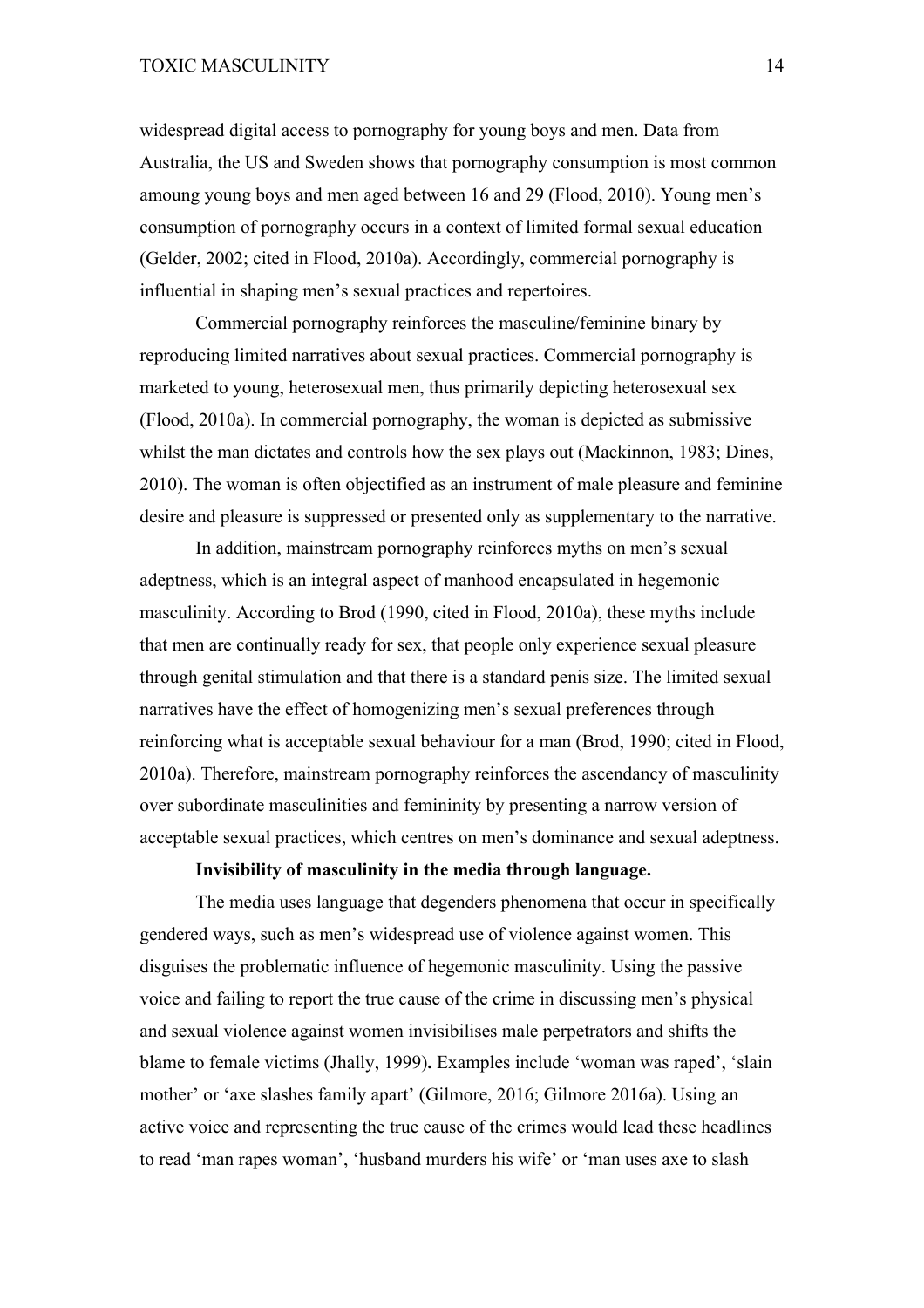family apart.' In contrasting the differences between possible ways of reporting, it is apparent how the influence of gender in violence is presented as unremarkable. Thus, the media's use of language disguises the influence of hegemonic masculinity in violence against women. In doing so, problems perpetuated by ascribing to the dominant masculinity are assumed normal.

Consequently, the media reinforces toxic masculinity not only by narrowly characterising men in advertising, film, television, sports and pornography, but also by disguising its influence in phenomenon that occurs in specifically gendered ways.

## **An Alternate Masculinity**

Toxic masculinity is harmful to all people. However, because hegemonic masculinity is perpetuated by complex systems and structures that invisibilise its absurdity as normal and universal, hegemonic masculinity maintains its dominance. Men and boys are conditioned to accept the rigorous set of unattainable standards associated with manhood. At the same time, hegemonic masculinity ascribes men a superior place in society. This means hegemonic masculinity simultaneously benefits men by affording them structural power whilst also harming them and their structural subordinates of women and people with diverse sexualities and genders. Hence, what is needed is a broader understanding of the ways in which toxic masculinity is harmful to people. Attention must be brought to the daily politics of doing gender, to bring consciousness to the unlearning of what people assume normal expressions of self. Space must be created for men to express themselves as broadly and colourfully as possible (Ford, 2017). An alternative masculinity would socialise men to respect themselves and others, to express vulnerability and shame, to have no tolerance for objectifying and degrading language and behaviour toward non-men, to know that sexually aggressive behaviour reinforces power imbalances, to practice empathy and to know that they are still men when they assume these behaviours and characteristics. The socialisation of men into hegemonic masculinity may be insidious, but social structures can be transformed.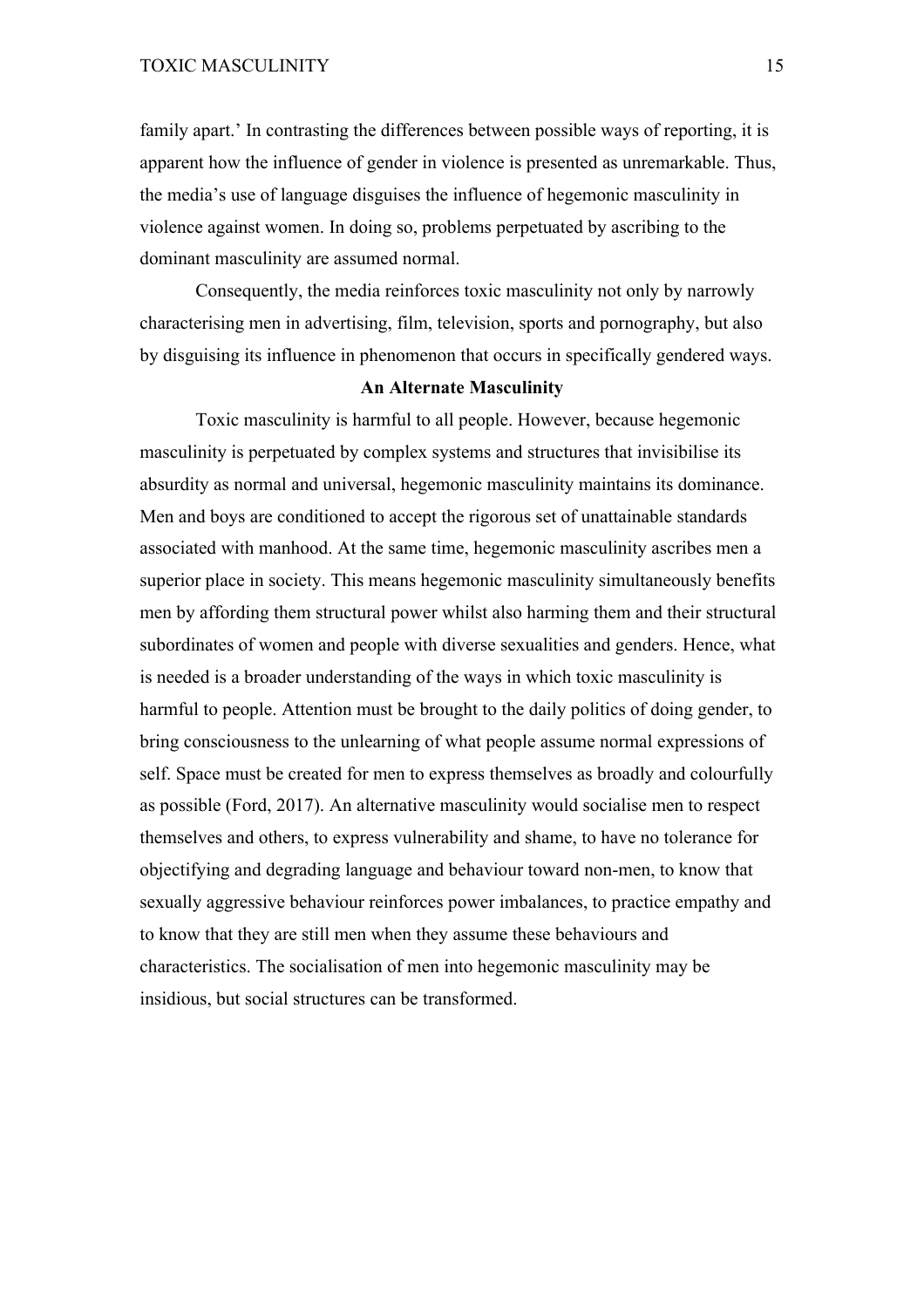## **Glossary**

**Hegemonic:** deriving from the theory of cultural hegemony, hegemonic is an adjective used to describe something that is socially and/or culturally dominant.

**Homophobia:** prejudice against people who are homosexual. It can be expressed on an individual or structural level.

**Homosociality:** refers to social bonds between members of the same sex.

**Ideology:** a system of ideas and beliefs, which form the basis of a particular economic or political theory.

**Micro-level:** interactions that occur between individuals.

**Patriarchy:** the current sociological system, whereby male people hold predominant power in political, social, legal, religious and economic spheres.

**Socialisation:** the process by which one learns to behave, usually influenced through a mix of familial, interpersonal and societal forces.

**Transphobia:** prejudice against people who are transgender. It can be expressed on an individual or structural level.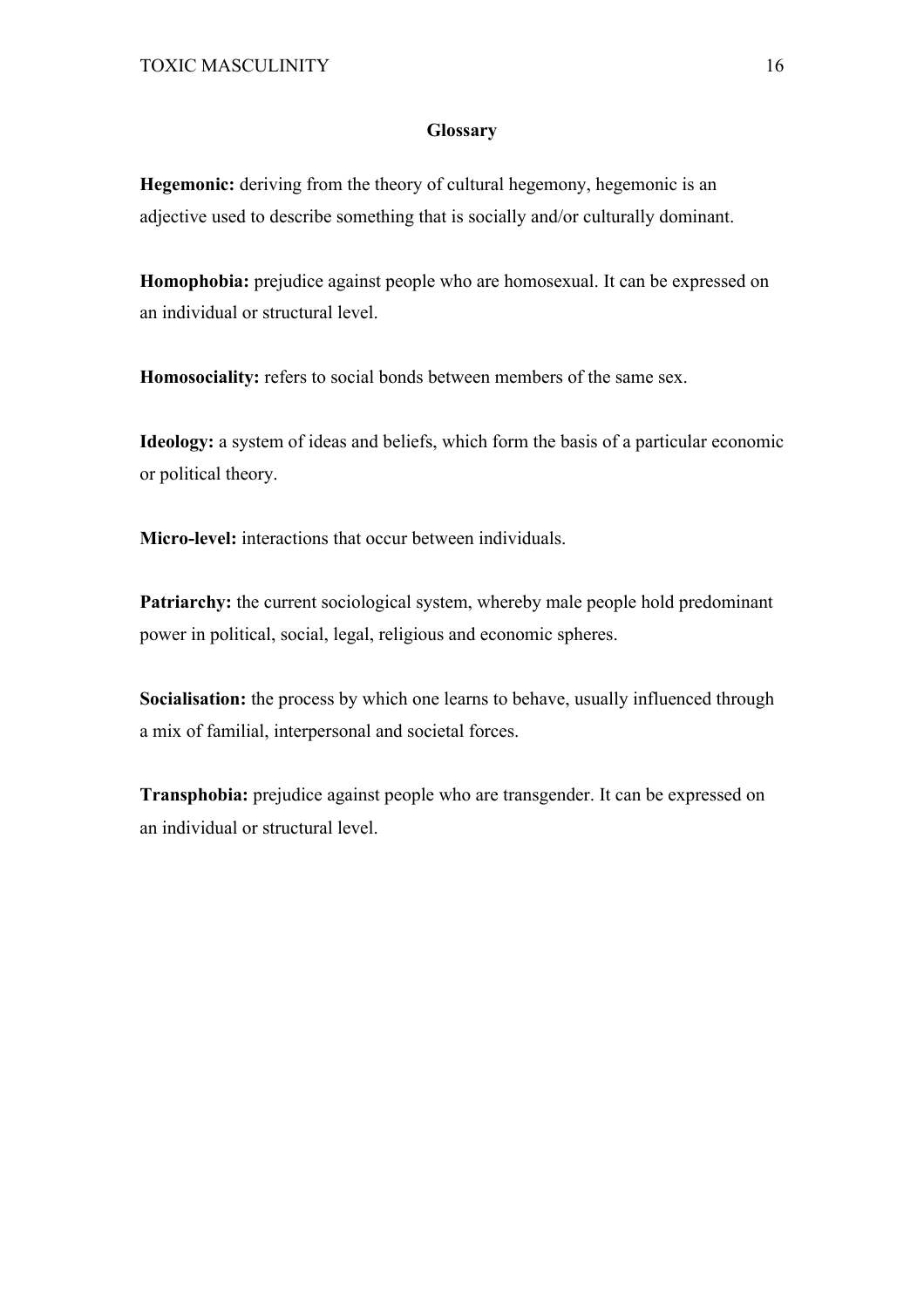## **Reference List**

Australian Bureau of Statistics, *3303.0 - Causes of Death, Australia, 2015*. (2016). *Australian Bureau of Statistics*. Retrieved 30 September 2017, from http://www.abs.gov.au/ausstats/abs@.nsf/Lookup/by%20Subject/3303.0~2015 ~Main%20Features~Australia's%20leading%20causes%20of%20death,%202  $015 - 3$ 

Australian Human Rights Commission. (2014). *Face the Facts: Lesbian, Gay, Bisexual, Trans and Intersex People* (pp. 1-8). Sydney: Australian Human Rights Commission. Retrieved from https://www.humanrights.gov.au/education/face-facts/face-facts-lesbian-gaybisexual-trans-and-intersex-people

- Bird, S.R. (1996). 'Welcome to the men's club: Homosociality and the maintenance of hegemonic masculinity.' *Gender and Society,* 10(2), 120-132.
- Burrell, S. R. (2016). 'The invisibility of men's practices: Problem representations in British and Finnish social policy on men's violences against women.' *Graduate Journal of Social Science,* 12(3), 69-93.
- Burn, S. M., & Ward, A. Z. (2005). 'Men's conformity to traditional masculinity and relationship satisfaction'. *Psychology of Men & Masculinity*, 6(4), 254– 263.
- Brod, H. (1990). Pornography and the alienation of male sexuality. In Hearn J. & Morgan D.H.J (Eds.) Men, Masculinities and Social Theory (pp. 124-139). Boston, London: Unwin Hyman.
- Connell, R. (1987). *Gender and Power: Society, the Person, and Sexual Politics*. Stanford, CA: Stanford University Press.

Connolly, K. (2011). *Six ads that changed the way we think*. *BBC News*. Retrieved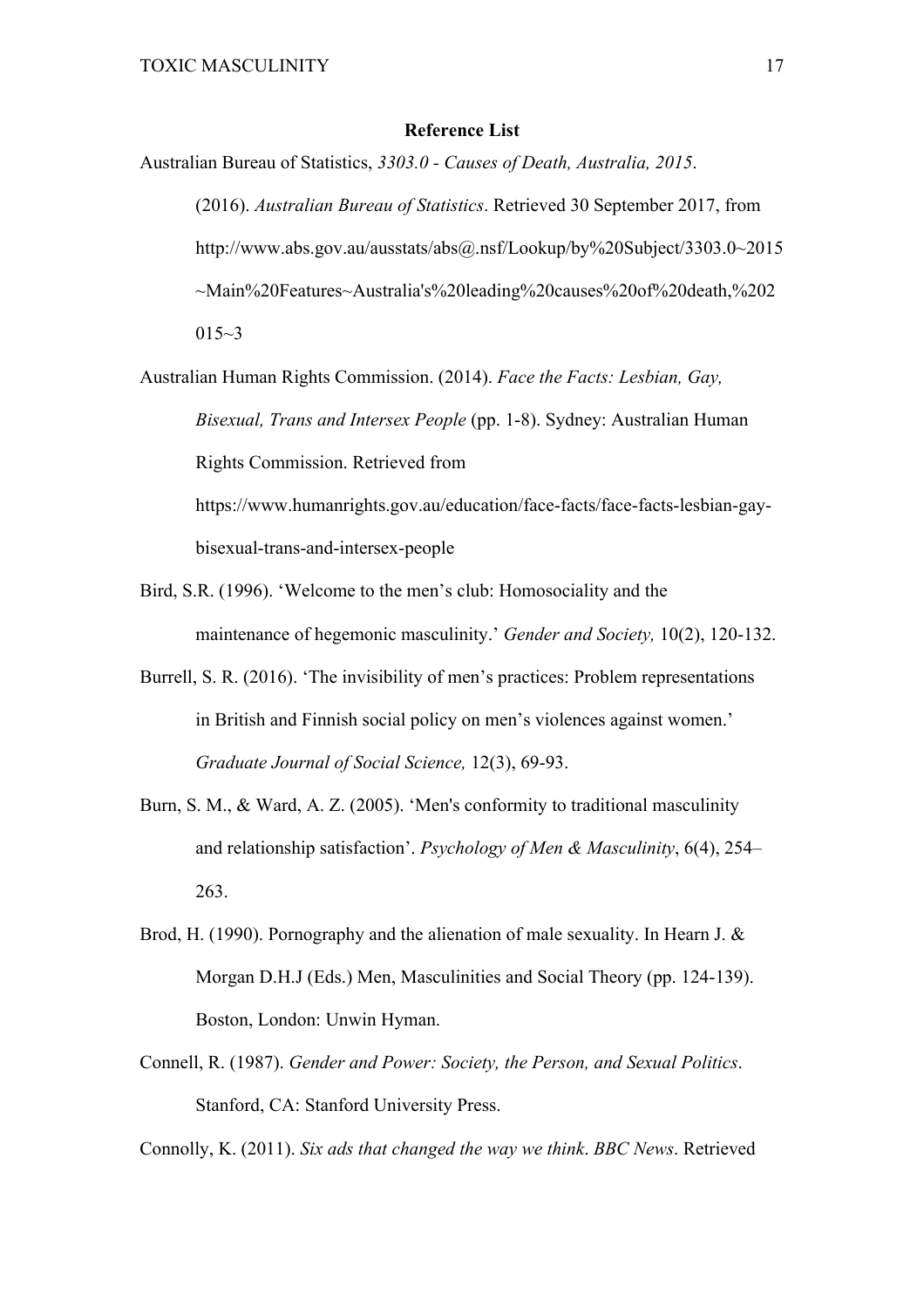30 September 2017, from http://www.bbc.com/news/world-us-canada-11963364

- Courtenay, W. H. (2000). 'Constructions of masculinity and their influence on men's well-being: a theory of gender and health.' *Social Science & Medicine*, 50(10), 1385–1401.
- Davies, M. & Rogers, P. (2006). 'Perceptions of male victims in depicted sexual assaults: A review of the literature.' *Aggression and Violent Behaviour,* 11, 367–377.
- Dines, G. (2010). *Pornland: How Porn has Hijacked our Sexuality.* Boston, MA: Beacon Press.
- Douglas, P. (1993). Men = Violence, a feminist perspective on dismantling the masculine equation. In *Second National Conference on Violence* (pp. 1-11)**.**  Canberra: Australian Institute of Criminology.
- Flood, M. (2008). 'Men, sex and homosociality. How bonds between men shape their sexual relations with women'. *Men and Masculinities,* 10(3), 339-359.
- Flood, M. (2010) *Where Men Stand: Men's roles in ending violence against women*. Sydney: White Ribbon Prevention Research Series, No. 2.
- Flood, M. (2010a). Young men using pornography. In K. Boyle, *Everyday Pornography* (1<sup>st</sup> ed., pp. 164-178). London: Routledge.
- Flood, M. (2013). Involving men in ending violence against women: Facing challenges and making change. In *Global to Local: Preventing Men's Violence against Women – Research, Policy and Practice in One Space*. Sydney: White Ribbon Foundation.

Ford, C. (2017). *The male victims of domestic violence we need to listen to*. *The*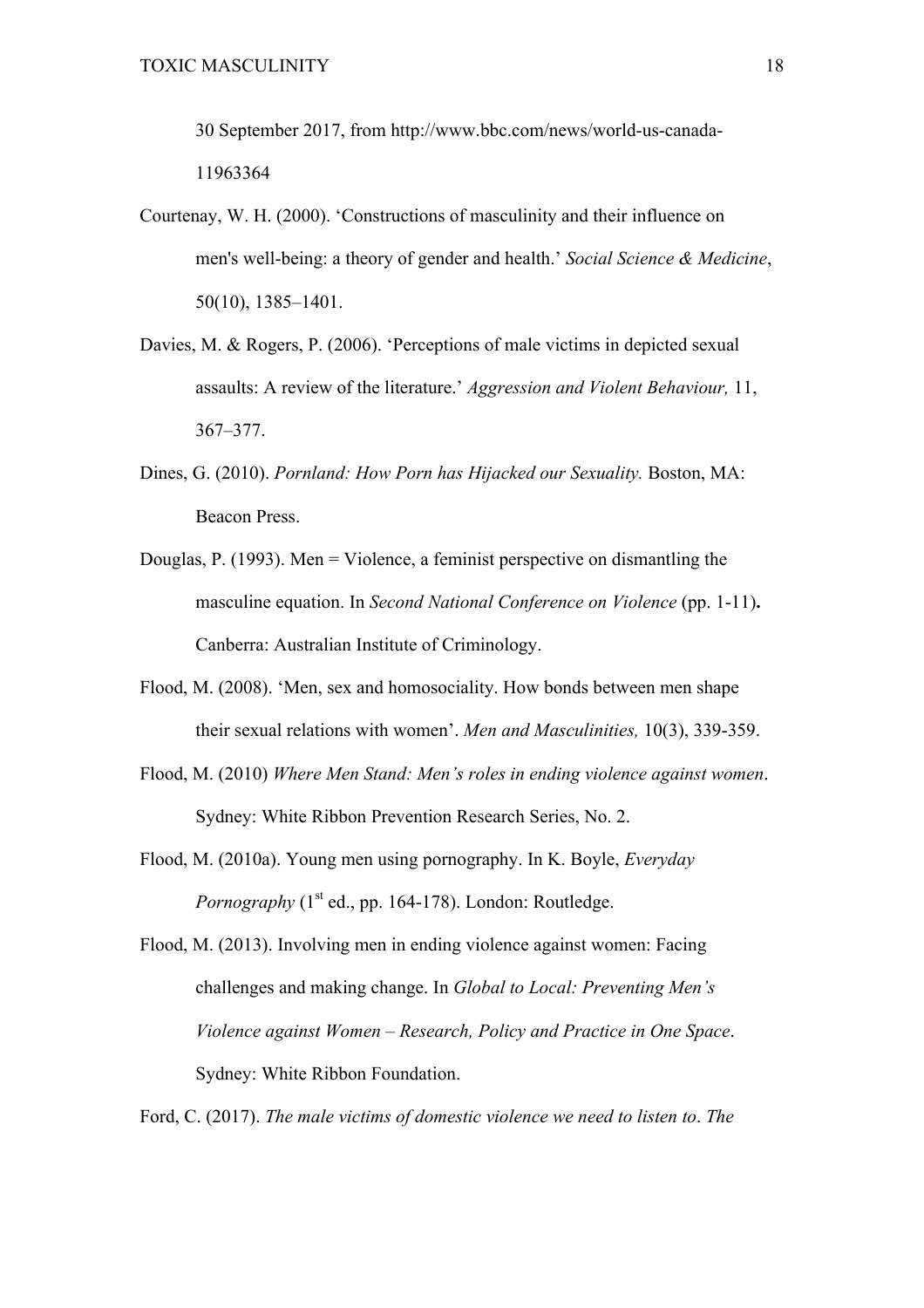*Sydney Morning Herald*. Retrieved 13 October 2017, from http://www.smh.com.au/lifestyle/news-and-views/opinion/clementine-fordthe-male-victims-of-domestic-violence-we-need-to-listen-to-20170619 gwudzj.html

- Foster, T. (2011). 'The sexual abuse of black men under American slavery.' *Journal of the History of Sexuality,* 20(3), 445-464.
- Gilmore, J. (2016). *10 headlines about male violence that needed to be fixed in 2016*. *The Sydney Morning Herald*. Retrieved 30 September 2017, from http://www.smh.com.au/lifestyle/news-and-views/opinion/10-headlines-aboutmale-violence-that-needed-to-be-fixed-in-2016-20161211-gt8rve.html
- Gilmore, J. (2016a). *Fixed it: why do headlines about violence focus on the victim rather than the perpetrator?*. *SBS*. Retrieved 30 September 2017, from o http://www.sbs.com.au/news/thefeed/article/2016/08/08/fixed-it-why-doheadlines-about-violence-focus-victim-rather-perpetrator
- Granato, S. L., Smith, P. N. & Selwyn, C. N. (2014). 'Acquired capability and masculine gender norm adherence: potential pathways to higher rates of male suicide'. *Psychology of Men and Masculinity,* 16(3), 246-254.
- Hayes, J. A. & Mahalik. J. R. (2000). 'Gender role conflict and psychological distress in male counseling center clients'. *Psychology of Men and Masculinity,* 1(2), 116-125.
- Jewkes, R., Flood, M. & Lang, J. (2014). 'From work with men and boys to changes of social norms and reduction of inequities in gender relations: a conceptual shift in prevention of violence against women and girls'. *The Lancet,*  385(9977), 1580-1589.

Jhally, S. (1999). *Tough Guise: Violence, Media and the Crisis in Masculinity*. United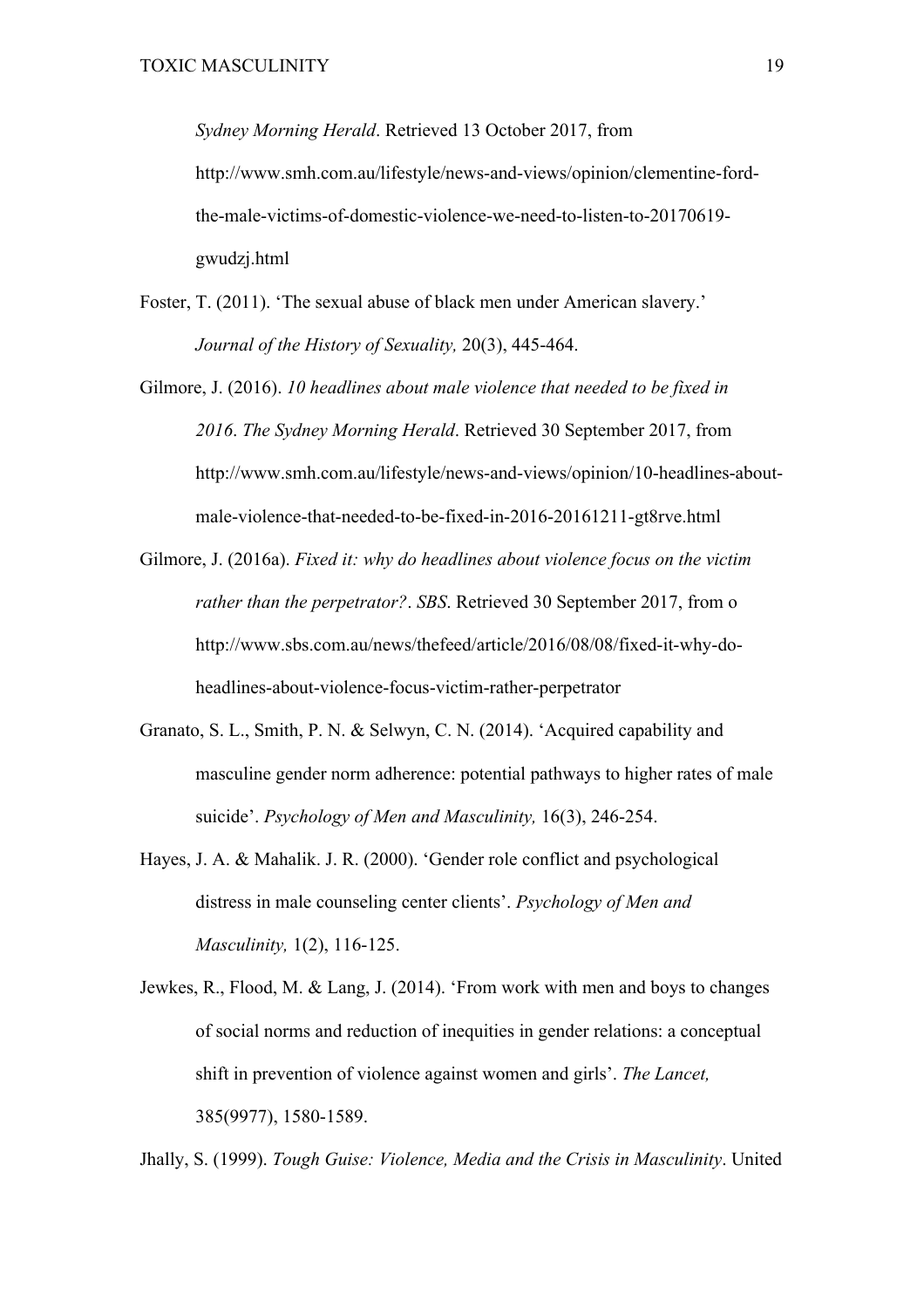States of America: Media Education Foundation.

- Levi-Strauss, C. (1973). 'Structuralism and ecology.' *Social Science Information.* 12(1), 7-23.
- Mackinnon, C.A. (1983). 'Feminism, Marxism, method and the state: Toward feminist jurisprudence).' *Signs,* 8(4), 635-658.

National LGBTI Health Alliance, *Snapshot of Mental Health and Suicide Prevention Statistics for LGBTI People*. (2016) (pp. 1-14). Newtown. Retrieved from http://lgbtihealth.org.au/wp-content/uploads/2016/07/SNAPSHOT-Mental-Health-and-Suicide-Prevention-Outcomes-for-LGBTI-people-andcommunities.pdf

- Peretz, T. (2016). 'Why study men and masculinities? A theorized research review.' *Graduate Journal of Social Science,* 12(3), 30-43.
- Pietraszkiewicz, A., Kaufmann, M. C. & Formanowicz. M. M. (2017). 'Masculinity ideology and subjective well-being in a sample of polish men and women.' *Polish Psychological Bulletin,* 48(1), 79-86.

Pleck, J. H. (1981). *The myth of masculinity*. Cambridge, MA: MIT Press.

- Ratele, K. (2014). 'Hegemonic African masculinities and men's heterosexual lives: Some uses for homophobia.' *African Studies Review,* 57(2), 115–130.
- Ratele, K., Shefer, T., Strebel, A. & Fouten, E. (2010). '"We do not cook, we only assist them': Constructions of hegemonic masculinity through gendered activity.' *Journal of Psychology in Afric,a* 20(4), 557–568.
- Schumann, D. (2016). 'Photo series: Making men and mankind'. *Graduate Journal of Social Science,* 12(3), 94-118.
- Sharma, A. & Das, A. (2016). 'Editorial: Men, masculinities and violence.' *Journal of Social Science,* 12(3), 7-11.